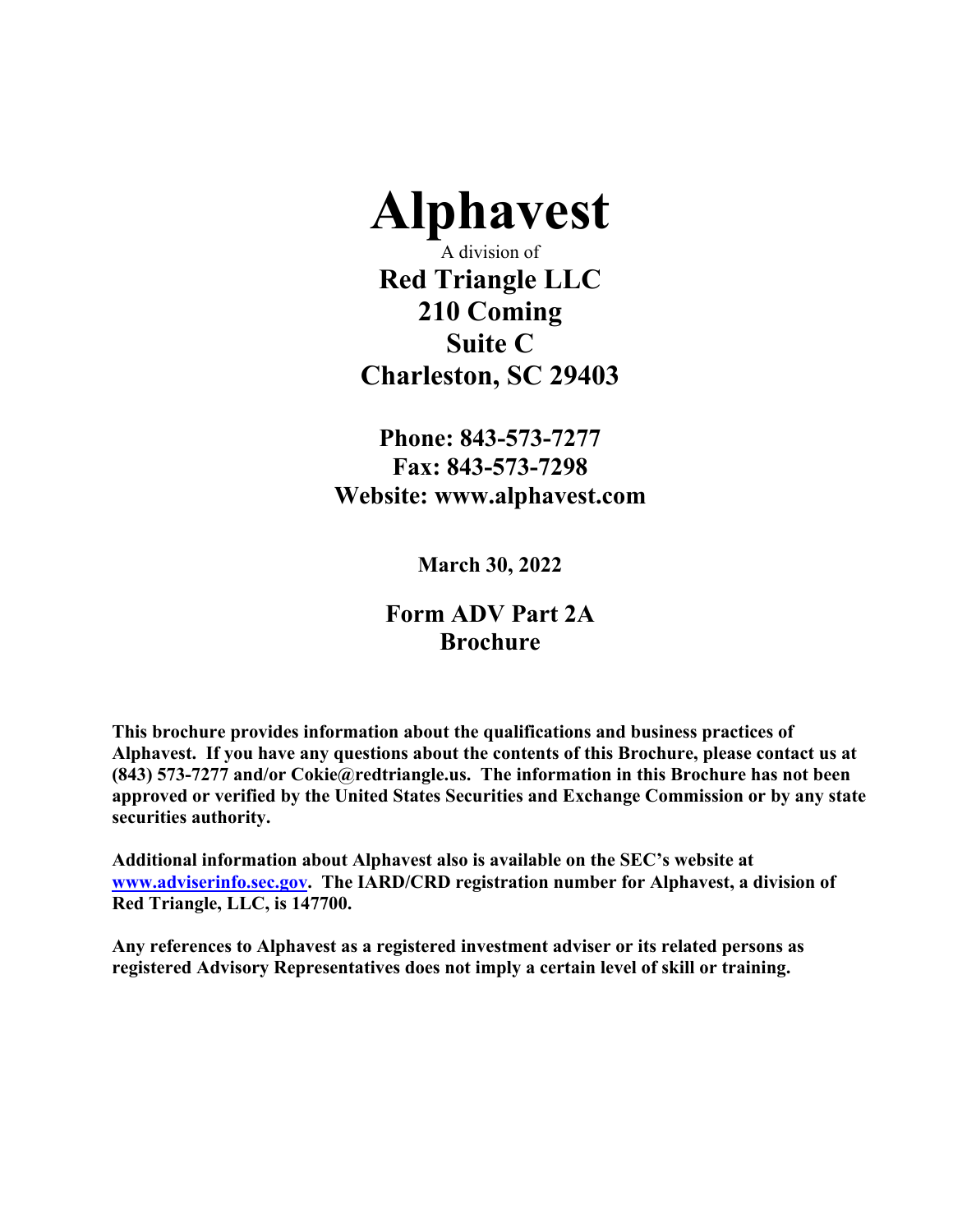# **MATERIAL CHANGES Item 2**

This Brochure, dated March 30, 2022, represents the annual amendment to Alpahvest's previously published annual update Brochure. Alphavest is a division of Red Triangle.

Since the filing of the firm's last annual update Brochure on March 26, 2021, we have made various minor updates but no material changes were made to our Brochure.

Pursuant to regulatory requirements, we will deliver to you a summary of any material changes to this and subsequent Brochures within 120 days of the close of our fiscal year. We may further provide other ongoing disclosure information about material changes as necessary. All such information will be provided to you free of charge.

A complete copy of our updated Brochure may be requested by contacting us by telephone at 843- 573-7277 or by email at: info@alphavest.com. Our firm brochure is also available at our web site at the following address: www.alphavest.com. Our Brochure is available to you free of charge.

Additional information about Alphavest and Red Triangle LLC is also available via the SEC's web site www.adviserinfo.sec.gov. The IARD/CRD registration number for Red Triangle LLC is 147700. The SEC's web site also provides information about any persons affiliated with Red Triangle LLC who are registered, or are required to be registered, as Advisory Representatives of Red Triangle LLC.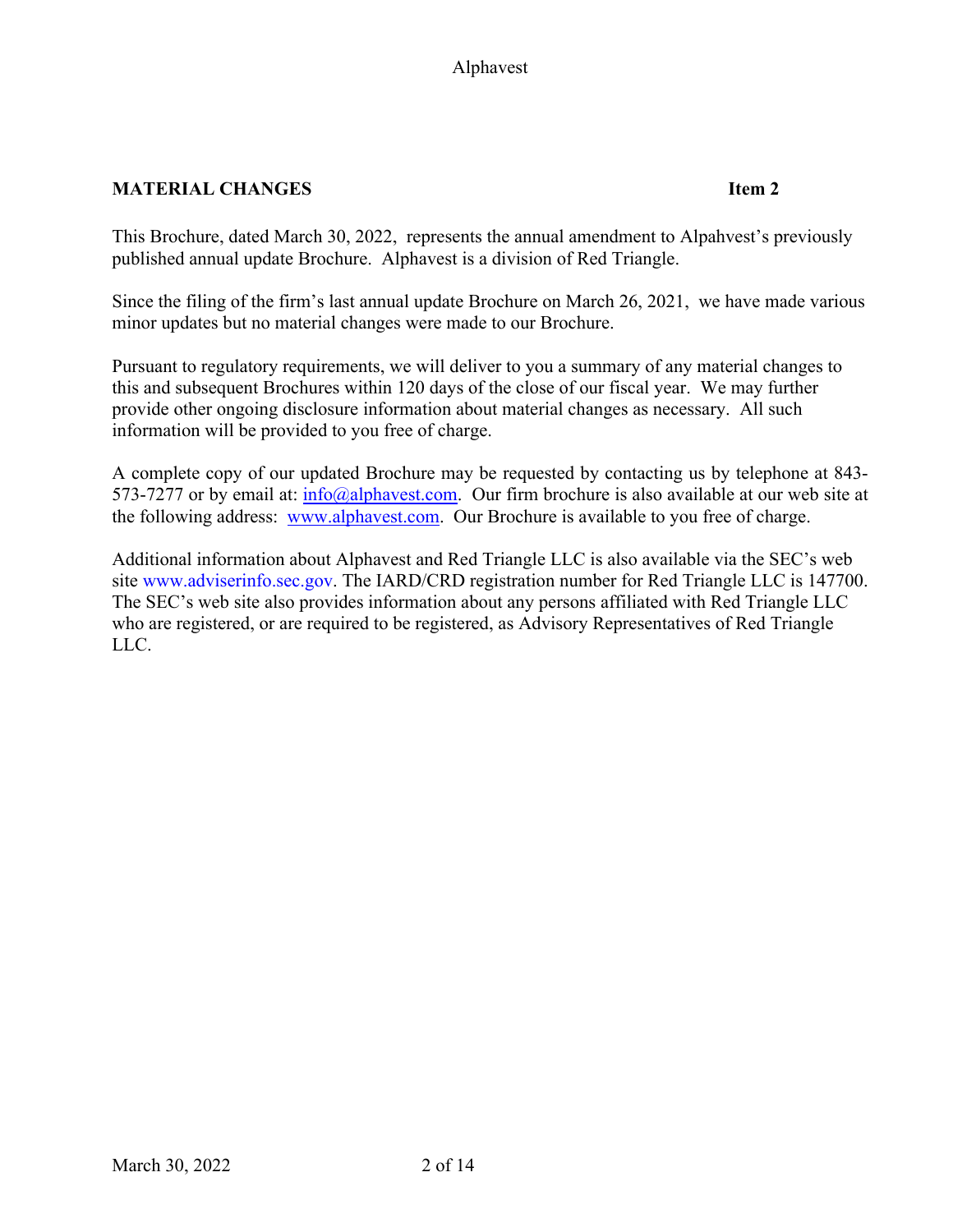# **TABLE OF CONTENTS Item 3**

| METHODS of ANALYSIS, INVESTMENT STRATEGIES and RISK of LOSS Item 8  8 |  |
|-----------------------------------------------------------------------|--|
|                                                                       |  |
| OTHER FINANCIAL INDUSTRY ACTIVITIES and AFFILIATIONS Item 10  11      |  |
| CODE of ETHICS, PARTICIPATION or INTEREST in CLIENT TRANSACTIONS and  |  |
|                                                                       |  |
|                                                                       |  |
|                                                                       |  |
|                                                                       |  |
|                                                                       |  |
|                                                                       |  |
|                                                                       |  |
|                                                                       |  |
|                                                                       |  |
|                                                                       |  |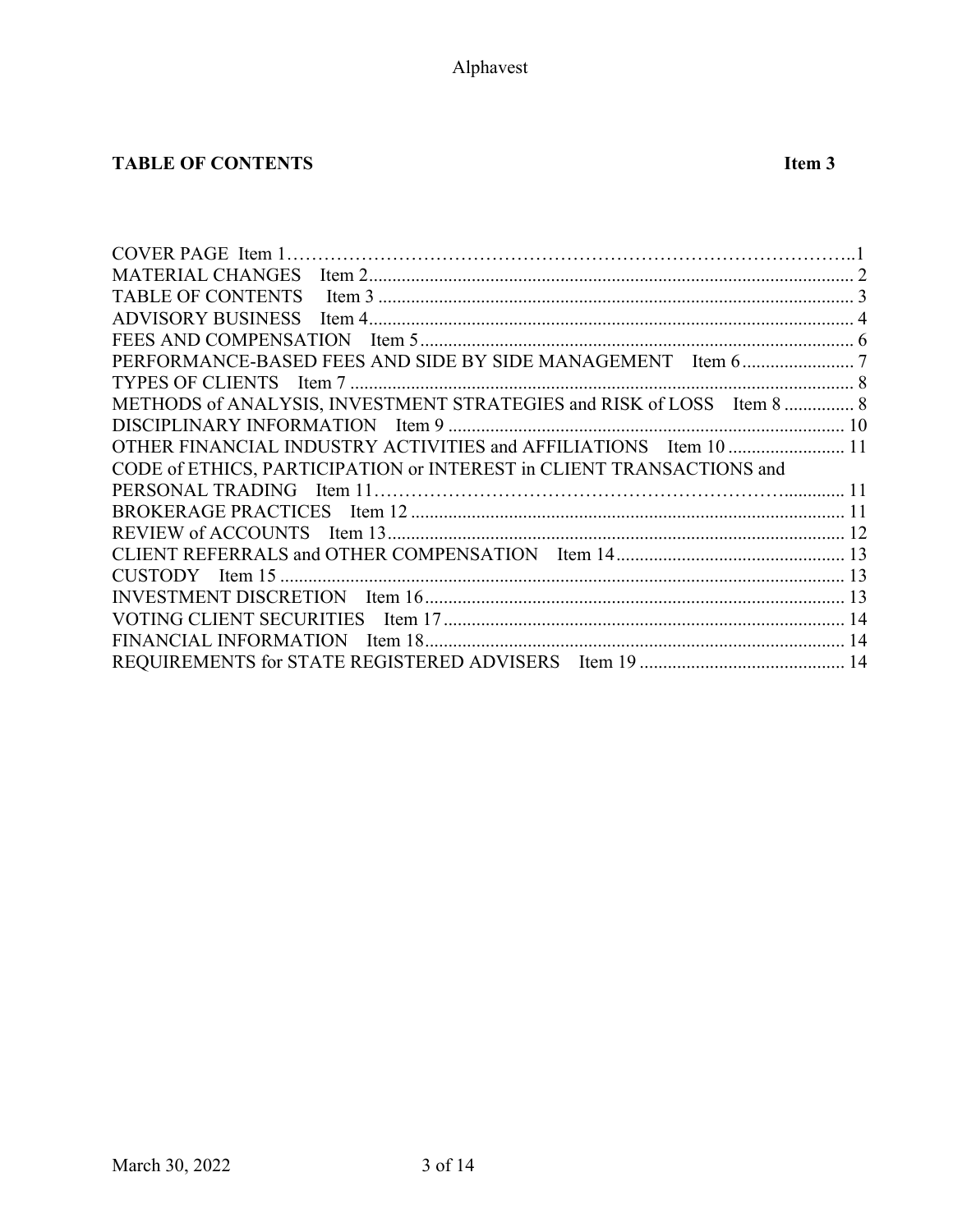# **ADVISORY BUSINESS Item 4**

Alphavest, a division of Red Triangle, LLC (hereinafter referred to as "Alphavest"), offers investment management services.

A. Red Triangle, LLC (hereinafter referred to as "RTL") is a Limited Liability Company formed under the laws of the State of South Carolina and filed for investment adviser registration with the State of South Carolina in August 2008. RTL is also registered in the State of Colorado. Alphavest, RTL's investment management division, was launched in April 2011. Helen ("Cokie") Berenyi, CRD number 2747518, is the Managing Member of RTL. Cokie has been in the financial services industry since 1996. Additional business information about Cokie may be found in the 2B Supplement to this Brochure.

# B. **Alphavest Program**

Alpahvest is RTL's proprietary, simplified, primarily online investment management service. Accounts are co-managed with Wealth Enhancement & Preservation of GA, LLC, which conducts business as "Wealth Enhancement & Preservation" ("herinafter referred to as "WE&P") , a separate firm with which RTL had merged in 2016. Cokie is an investment adviser representative of WE&P. Most client communication will occur via our website dedicated to this service. Alphavest will gather information from you regarding your financial goals, objectives and risk tolerance. However, no financial planning services will be available to you through the Alphavest Program. You will complete a Risk and Time Horizon Questionnaire that outlines your goals and objectives and describes the strategies we will employ to meet your objectives. Specific information on matters such as asset allocation, risk tolerance, and liquidity requirements are included in the Risk and Time Horizon Questionnaire. Your answers will determine which asset allocation model would be recommended for you. We have designed 9 model portfolios which we manage on a discretionary basis ranging from 100% equities to 80% equities with 20% fixed income, 70% equities with 30% fixed income etc. down to 20% equities with 80% fixed income. If, after reviewing your Risk and Time Horizon Questionnaire our Advisory Representative does not feel the selected model is the most appropriate for you, we will have a phone call to discuss and present a different recommended portfolio. Upon your approval, we will implement the initial portfolio allocation.

Alphavest offers preconstructed, risk-managed portfolios comprised of mutual funds, closed end funds (CEFs), exchange traded funds (ETFs), stocks and cash investments. We may also use third party managers or sub-advisers, such as WE&P, in some instances at our discretion. You select from the menu of model portfolios (outlined above) that we construct, using a carefully guided risk and time horizon questionnaire. Our models are carefully constructed by us on a discretionary basis among a diverse group of asset classes including, but are not limited to, small and large stocks, value and growth stocks, domestic and international securities, emerging market securities, real estate, commodities, bonds and outside management. Depending on your specific goals and objectives and in which model portfolio you are invested, we will generally hold positions in your account for a long term, even more than a year, or we may actively trade some securities holding such positions for periods of 30 days or less.

Additions to your account may be in cash or securities provided that Alphavest reserves the right to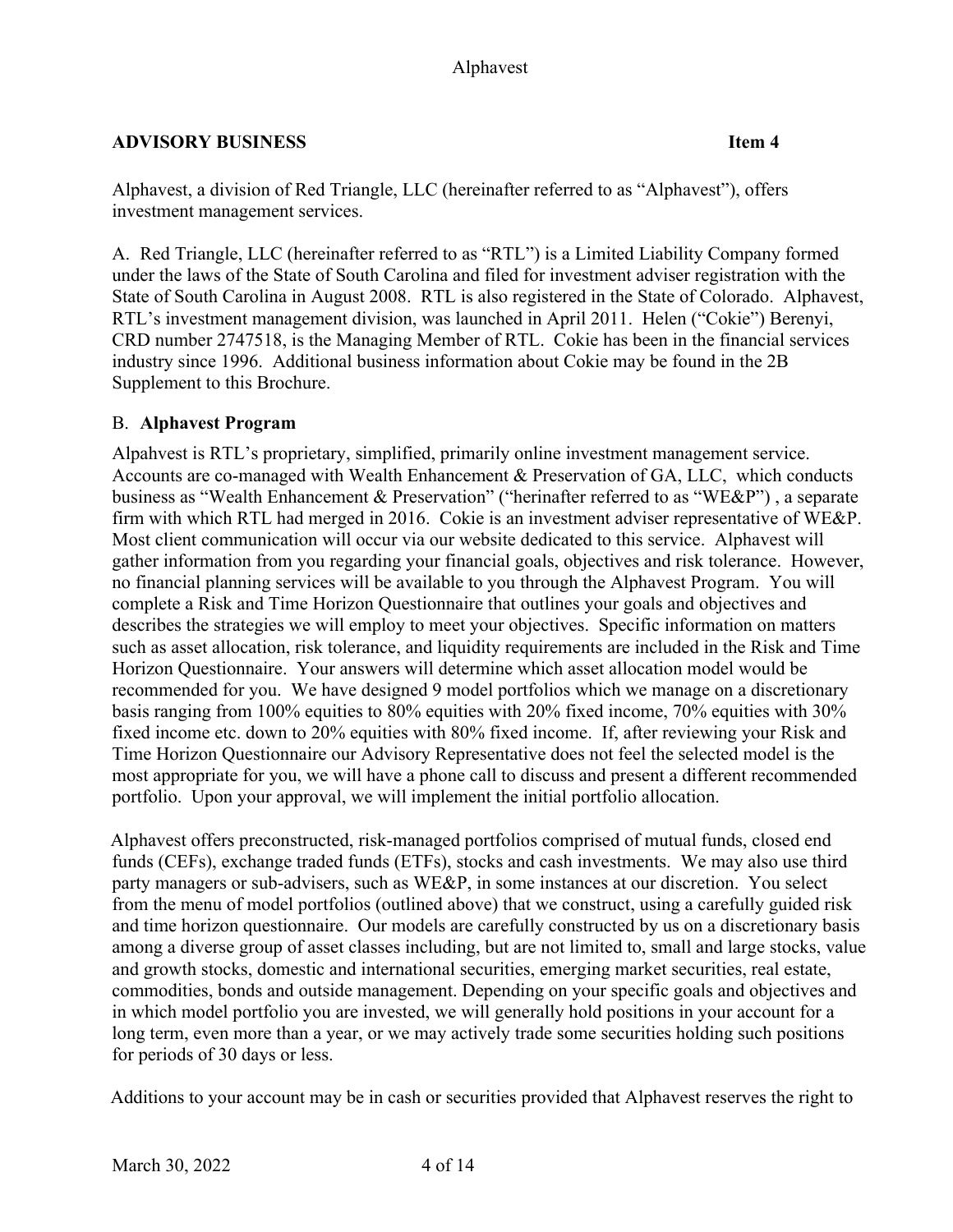liquidate any transferred securities, or decline to accept particular securities into your account. We will consult with you about the options and ramifications of transferring securities into your account. However, you need to be aware that when transferred securities are liquidated, they may be subject to transaction fees, fees assessed at the mutual fund level (i.e. contingent deferred sales charge) and/or tax ramifications.

Transactions in your account, account reallocations and rebalancing may trigger a taxable event, with the exception of IRA accounts, 403(b) accounts and other qualified retirement accounts. Clients should rely on their own tax advisor rather than Alphavest for tax related advice.

Alphavest is strictly a fee-only registered investment advisory firm. No commissions in any form are accepted. In addition, no finder's fees are accepted.

Investment advice is provided, with you making the final decision on the investment model. You should consider working with your other professionals (e.g., financial planner, lawyers, accountants, insurance agents, etc.) to help you with your investment decision.

We welcome a complimentary, exploratory initial meeting, which may be by telephone, to determine to what extent our investment management services may be beneficial to you.

The Alphavest investment management service includes:

- Consultation with you to help you decide upon a reasonable set of investment goals.
- Review of your current investment goals using expected risk and expected return.
- Assistance with the completion of a Risk and Time Horizon Questionnaire.
- Assistance with portfolio selection and implementation of your investment selection. This may include consolidating portfolios, selecting new investments, and transferring assets to the custodian.
- At your request, we will provide quarterly investment reports (i.e. market values, rates of return, contributions, withdrawals and expenses, fees, capital gains and losses).
- We encourage you to review and update your Risk and Time Horizon Questionnaire when major changes occur in your life or simply when your risk and/or time horizon needs to be changed based on changes in expected risk or expected return.

You have your own unique financial situation, investment time horizon, funding strategies, investment experience, tax status, risk tolerances, goals, and other life circumstances that influence the constructed weightings of asset classes in your model portfolio. We will work with you to assess and establish your individual investment goal. That investment goal will be identified in your Risk and Time Horizon Questionnaire.

Execution of our asset management agreement allows us to provide the advisory services outlined above. You can obtain a copy of Alphavest's asset management agreement by submitting a request to us.

C. The information gathered by the Risk and Time Horizon Questionnaire will assist us in determining which model portfolio is most appropriate for you. We can tailor our model portfolios to your individual needs and you may impose restrictions on investing in certain securities.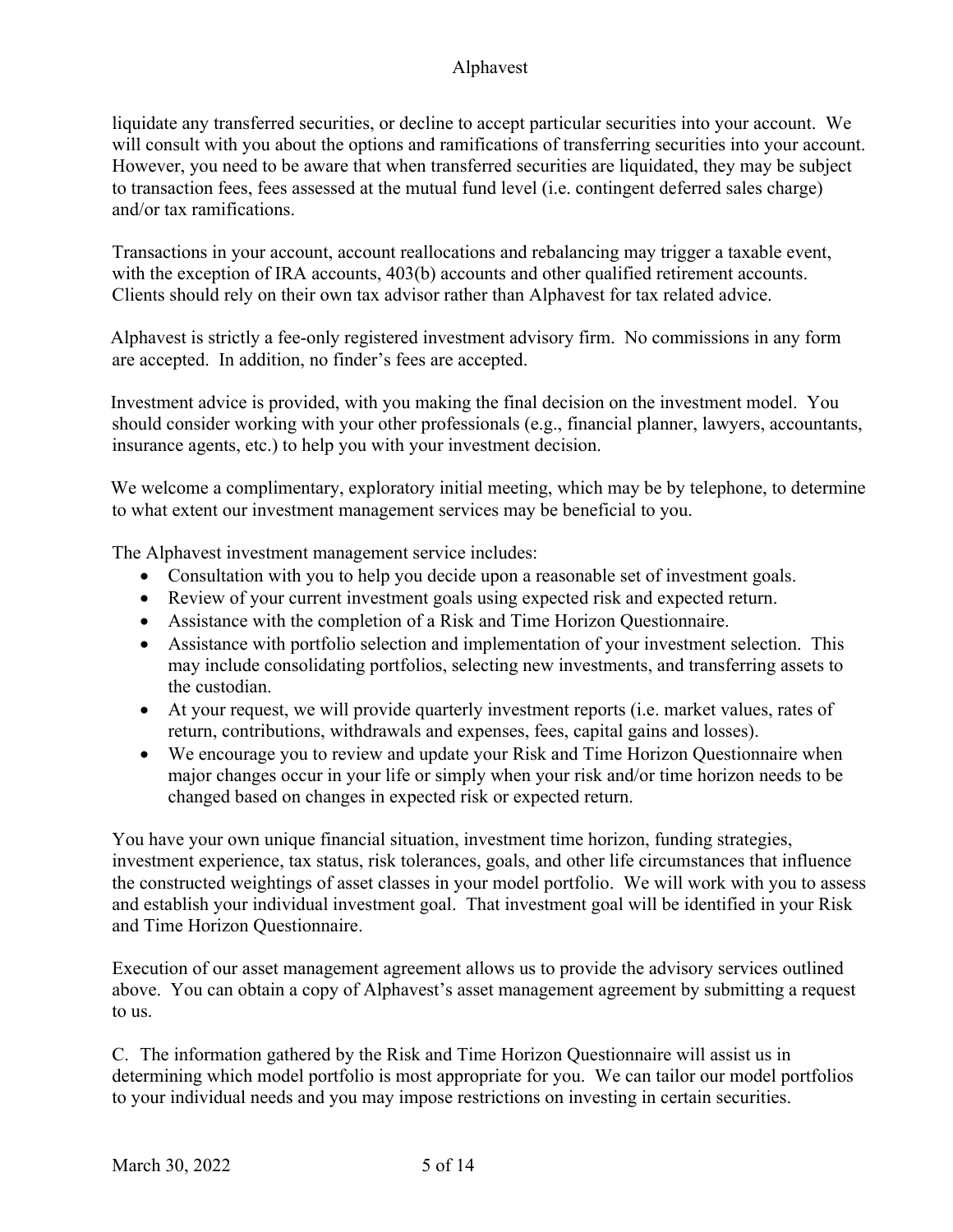D. Alphavest does not sponsor or participate in any wrap fee programs.

E. As of 12/31/2021, we had \$13,000,000 of assets under management which was managed by Alphavest (a division of RTL) on a discretionary basis.

### **General Information**

The investment recommendations and advice offered by Alphavest and your Advisory Representative are not legal advice or accounting advice. You should coordinate and discuss the impact of financial advice with your attorney and/or accountant.

# **FEES AND COMPENSATION Item 5**

A. The annual fee to participate in our Alphavest Program is a flat .65% of the assets under our management.

Alphavest, in our sole discretion, may however charge a greater or lesser investment advisory fee based upon certain criteria (e.g., historical relationship, types of assets, anticipated future earning capacity, anticipated future additional assets, dollar amounts of assets to be managed, related accounts, account composition, negotiations with clients, management of outside accounts, additional services, etc.).

You may make additions to and withdrawals from the account at any time, subject to Alphavest right to terminate an account. Additional assets, exceeding \$50,000 deposited into the account after it is opened will be charged a pro-rata fee based upon the number of days remaining in the quarter. Additionally, partial withdrawals from the account during the quarter, exceeding \$50,000 will result in a pro-rated portion of the fee being credited to your account. No fee adjustments will be made for account appreciation or depreciation. Alphavest designs its portfolios as long term investments and assets withdrawals may impair the achievement of your investment objectives.

B. If the account is established or closed during the middle of a month, you will pay a pro-rated portion of the advisory fee based upon the number of days the account was under Alphavest's management. The fees will be charged to and collected directly from your account early in the quarter, provided you have given Alphavest and the Custodian written authorization to debit the fee. If the fees are deducted directly from an account, the Custodian will calculate and deduct the fee, and provide you with a quarterly statement that lists the total fees deducted from the account as well as all transactions that were conducted in the account that quarter. If you have not granted authorization for the Custodian to calculate and deduct the fee, we will calculate the fee and provide you with an invoice that details the fee calculation.

C. In addition to the advisory fees above, you will pay transaction fees for securities transactions executed in your account. FOLIOfn Investments, Inc. ("FOLIOfn") will charge either \$150 or .25% (whichever is greater) in commissions (ticket charges) for executing Alphavest transactions. You will also pay fees for custodial services, account maintenance fees, transaction fees, third party management fees, and other fees associated with maintaining the account. These fees are not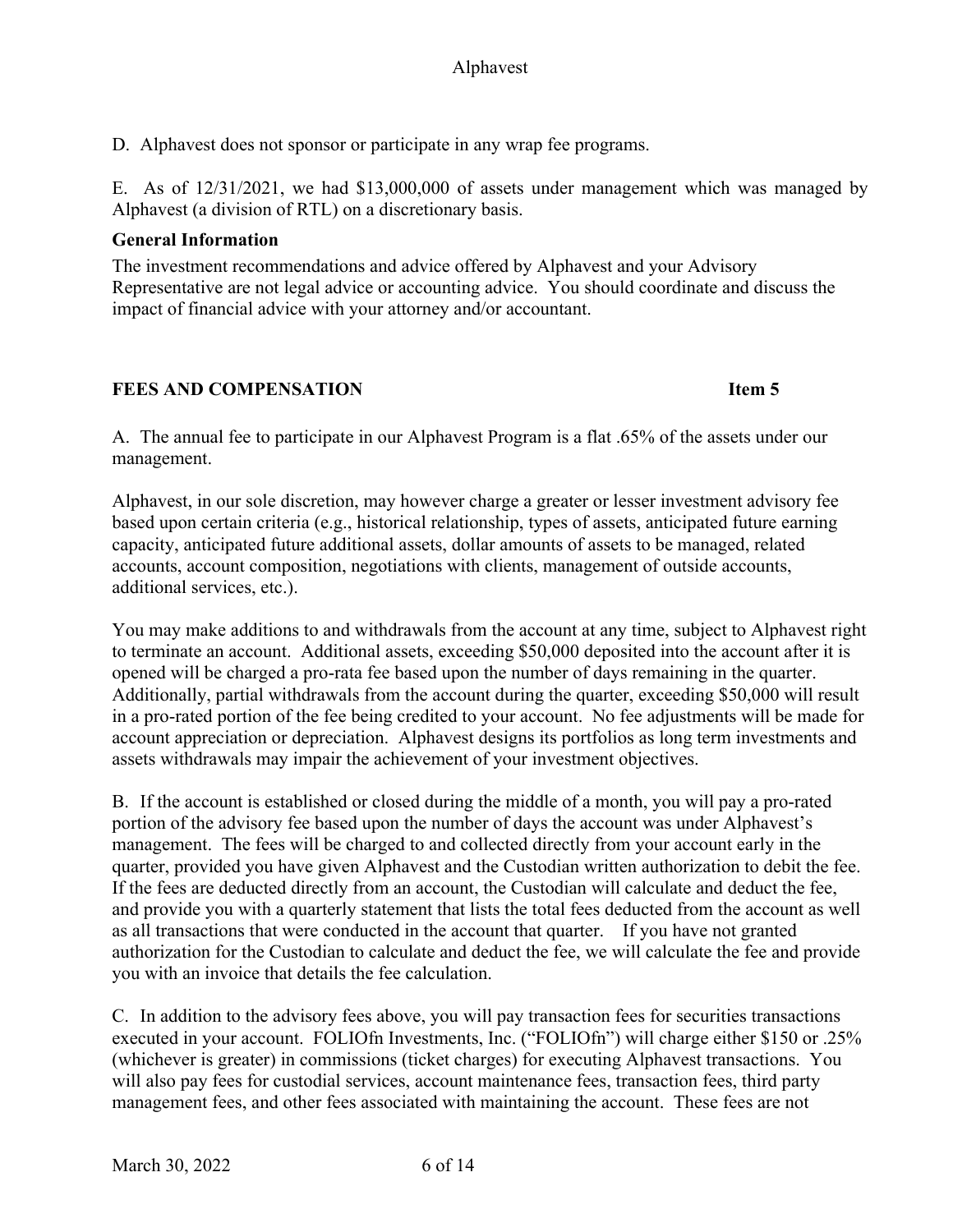charged by Alphavest and are charged by the product sponsor, broker/dealer or account custodian. Alphavest does not share in any portion of these fees. Any fees however paid to WE&P will be included in your Alphavest fee. Additionally, you may pay your proportionate share of the ETF's or mutual fund's management and administrative fees and sales charges as well as the ETF/mutual fund adviser's fee of any ETF/mutual fund you purchase. These advisory fees are not shared with Alphavest and are compensation to the ETF/fund-manager. You should read the mutual fund/ETF prospectus prior to investing.

D. The investment management fee is billed quarterly in advance. The billing period will be on a calendar quarterly basis (i.e. March 31, June 30, September 30, and December 31). The quarterly advisory fee will be based on the value of the account on the last business day of the preceding quarter. If the account is established or closed during the middle of a quarter, you will pay a prorated portion of the advisory fee based upon the number of days the account was under Alphavest's management. When the account is initially established, the fee will be based on the number of days remaining in the billing period and upon the account value as of the date the account is available to be invested. Thereafter, the fees are based on the value of the account at the end of the preceding quarter, properly adjusted for withdrawals from and additions to the account, if applicable, pro-rated based on the remaining days in the quarter. If your account becomes delinquent with regard to management fees, Alphavest will follow the account termination process as defined in the asset management agreement.

Fee calculation example for an account valued at \$150,000:

 $\geq$  \$150,000 times .65% (\$975) divided by 4 equals \$243.75 quarterly fee due  $$150,000 \text{ x}.65 \div 4 = $243.75$ 

Alphavest may change the above fee schedule upon 30-days prior written notice to you.

#### Termination Provisions

You may terminate investment advisory or management services obtained from Alphavest, without penalty, upon verbal or written notice within five (5) business days after entering into the agreement with Alphavest. You will however be responsible for any fees and charges incurred from third parties as a result of maintaining the Account such as transaction fees for any securities transactions executed and Account maintenance or custodial fees. Thereafter, you may terminate investment advisory services upon verbal or written notice to Alphavest.

# **PERFORMANCE-BASED FEES AND SIDE BY SIDE MANAGEMENT Item 6**

This section is not applicable to Alphavest since Alphavest does not charge performance based fees.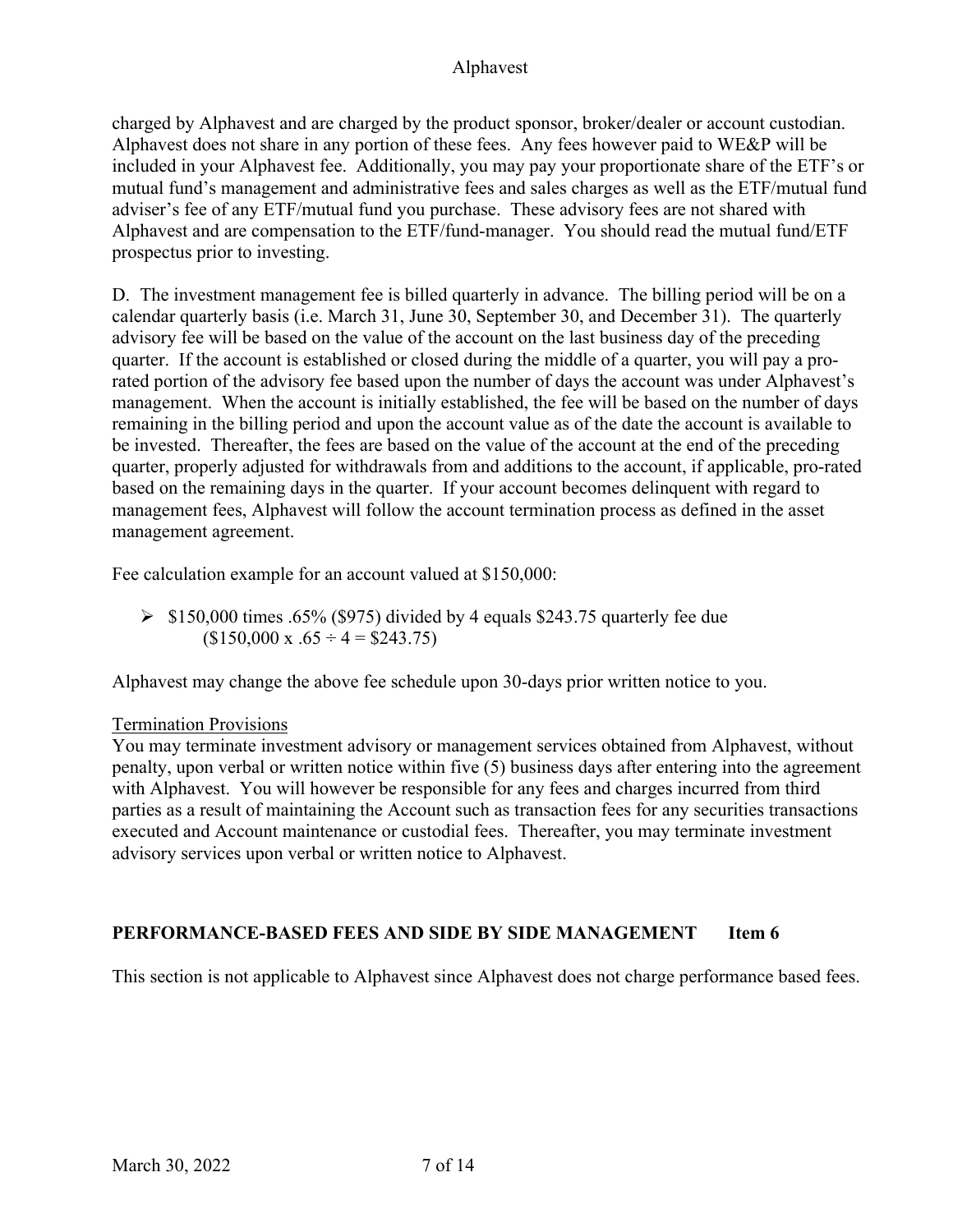### **TYPES OF CLIENTS Item 7**

Alphavest provides services to individuals, trusts, estates, charitable organizations, business entities, and other institutional investors.

The minimum investment required in the Alphavest Investment Management Program is generally \$25,000. Accounts below this minimum may be accepted on an individual basis at our discretion. Such circumstances may include, but not be limited to, 1) additional assets will soon be deposited or 2) the client has other accounts with Alphavest. You should be aware that performance may suffer due to difficulties with diversifying smaller accounts and due to risk controls potentially being compromised. Other exceptions will apply to employees of Alphavest and their relatives, or relatives of existing clients.

# METHODS of ANALYSIS, INVESTMENT STRATEGIES and RISK of LOSS Item 8

A. Alphavest conducts varying types of economic analysis, including trend analysis and fundamental analysis. Fundamental analysis generally involves assessing a company's or security's value based on factors such as sales, assets, markets, management, products and services, earnings, and financial structure. Our analysis methods include the use of Morningstar ETF, CEF, mutual fund information, and other market analysis tools. We use industry resources such as Standard and Poor's, Dorsey Wright & Associates, Morningstar Advisor and other web based platforms.

We primarily employ an active approach to asset management. The practice of this style of asset management is based on the belief that certain market environments require shifts to preferred/out performing asset classes such as cash when cash is outperforming equities, or bonds, for example. We also believe that diversification reduces the risk of uncertainty, and that allocating assets into numerous asset classes reduces risk and enhances overall performance of a portfolio.

Because no two investors are alike, we offer a range of Model Portfolios. Each Model Portfolio is designed to offer an optimized portfolio based on varying levels of risk and time horizon tolerance.

Alphavest has developed primary investment profiles in three basic risk profile categories from which clients may invest:

- a. Conservative (Models 7-9) Portfolios managed to achieve a targeted return at a minimal risk of loss. It is more likely to be selected as a distribution portfolio than as an accumulating portfolio, but may be selected by accumulators who face major job changes or other risks.
- b. Moderate (Models 4-6) Portfolios managed to achieve growth at reasonable risk of loss. It could be selected as an accumulating portfolio or one for making modest distributions. It is structured for people whose life circumstances make them somewhat cautious.
- c. Aggressive (Models  $1-3$ ) Portfolios managed to achieve growth. It often has new money being added regularly or can be drawn from on a discretionary basis. It is designed to achieve an above average return but can face declines resulting in losses greater than its expected annual return.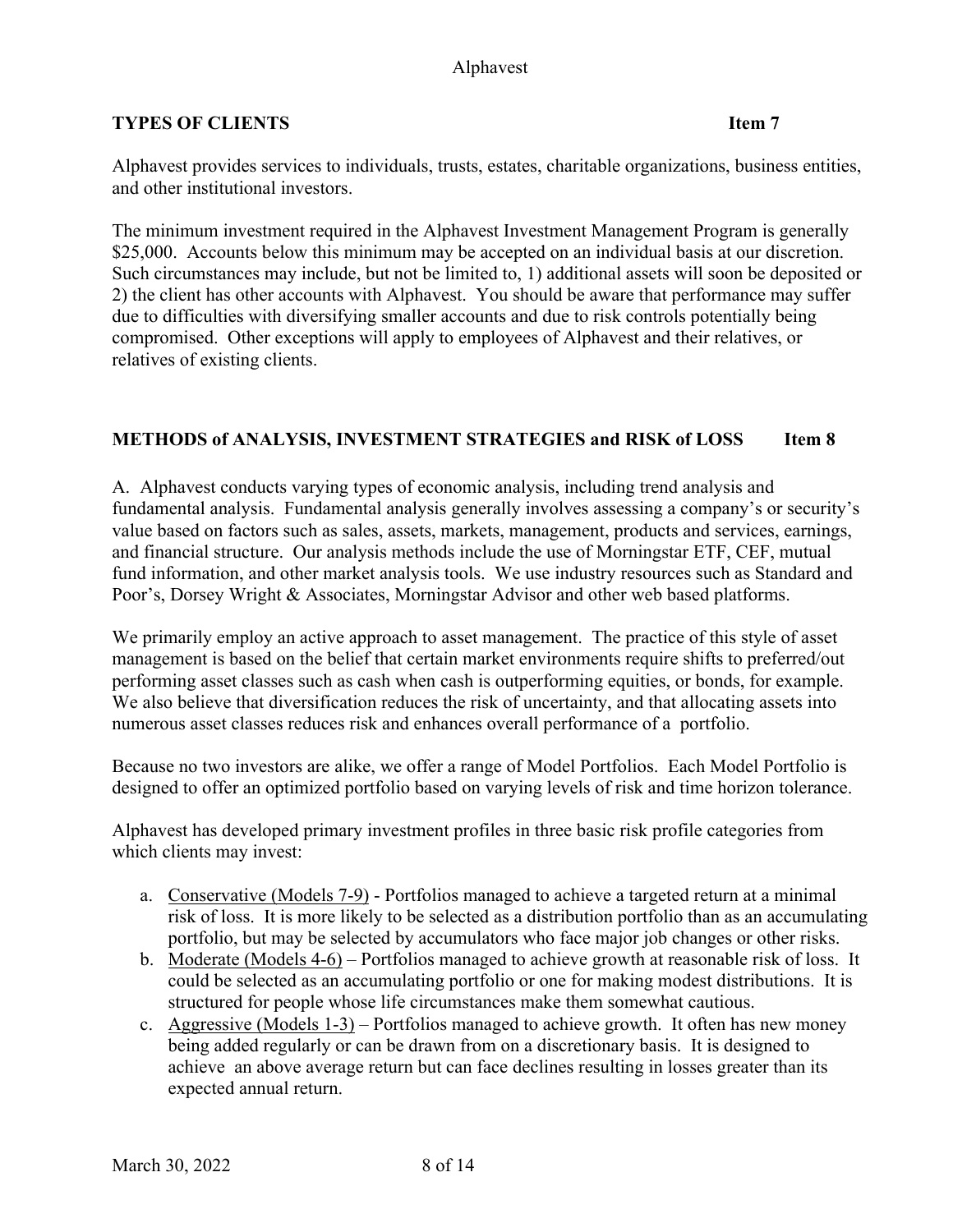As noted above, your investment goal will be noted in writing, generally in a Risk and Time Horizon Questionnaire. Once your investment objectives and guidelines are established, an Alphavest Model Portfolio is selected by you. Our Model Portfolios express investment objectives and risk as follows:

- Alphavest 30 Model  $(AV30)$  A capital preservation investment strategy structured to avoid risk and loss of principal, such as when investing over a short period of time.
- Alphavest 60 Model  $(AV60)$  A balanced investment strategy with a higher potential for growth, intended for those who are moderately tolerant of risk and plan to invest for a medium to long period of time.
- Alphavest 100 Model  $(AV100)$  An aggressive growth investment strategy structured for potentially substantial investment growth with a tolerance for large market fluctuations and increased risk of loss, such as when investing over a long time horizon.

In addition to our model portfolios, we offer the Liberated Investor Model. The Liberated Investor Model is a common sense investing method with a customized multi-faceted approach that actively leverages the most effective elements of other Wall Street traditional investment models. It borrows the discipline of the buy and hold model without passivity and captures the responsiveness of the market timing model, while allowing data instead of emotion to drive investment decisions.

Our online interface allows you to assess different Model Portfolios in relation to your investment goals. While assessing alternatives, you also have the opportunity to change the variables used to develop your investment goals.

You can also run simulations to show how hypothetical Model Portfolios have performed historically, and use this information to help determine which portfolio might be best suited to align with your investment objectives.

The Model Portfolio characteristics are presented as charts and tables that show expected risk (measured by standard deviation), weighted average rate of return and other relevant information. In projecting potential Model account values with the Alphavest Challenge Calculator, Alphavest is not reflecting the performance of actual Alphavest accounts. Instead, the performance reflects the hypothetical return of Alphavest.com's rules based, patented models using historical performance data. The results are not optimized to improve performance. Since the Model Portfolios are hypothetical, there can be no assurance that an Alphavest client would have achieved similar rates of return over the same period of time. In addition, since the time period in question is a historical one, there can be no assurance that future results achieved by clients will in any way resemble those represented by the Model Portfolios.

Although we have done our best to present this information fairly, hypothetical performance is still potentially misleading. This data may be based on transactions that were not made. Past returns are not indicative of future results.

Alphavest's recommendations are made without the consideration of potential tax consequences to you. You are responsible for all tax liabilities resulting from transactions (including any that may arise from additions and/or withdraws from your account). You should seek tax advice from a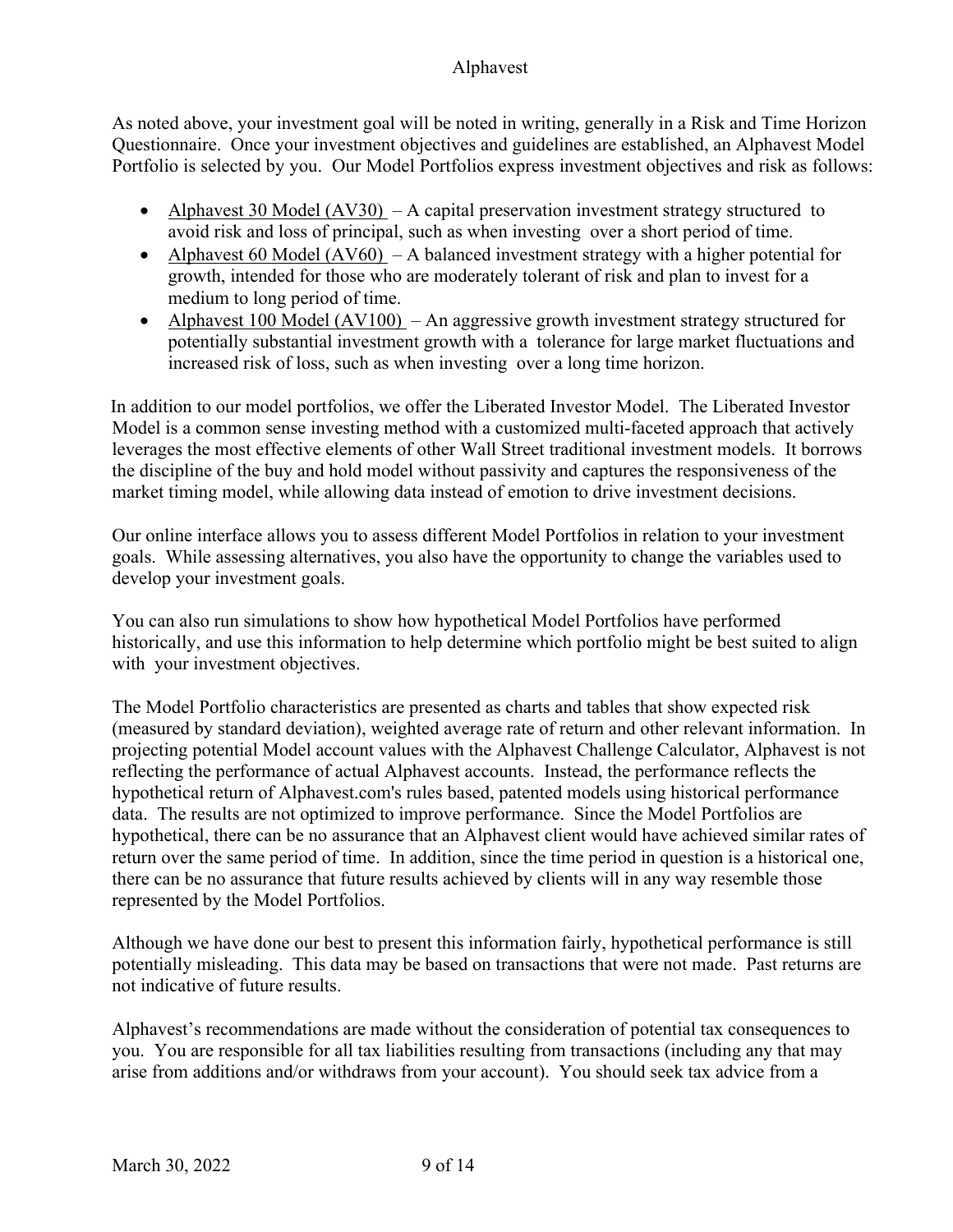qualified tax professional and use all available resources to educate yourself about investing, as well as investments and portfolio composition recommended by Alphavest.

Your investment strategy is based upon the objectives you stated during our consultations. You may change your stated objectives at any time. If your objectives change, we will ask you to complete an updated Risk and Time Horizon Questionnaire that documents your new objectives and desired investment strategy.

As mentioned above, Alphavest co-manages accounts with WE&P. For information about WE&P's investment strategies and methods, please refer to WE&P's Form ADV Part 2 Disclosure Brochure.

B. Investing in securities involves risk of loss, including the potential loss of the principal money you are investing. Therefore, your participation in the investment management program offered by Alphavest requires you to be prepared to bear the risk of loss as well as the fluctuating performance of your accounts. Market values of investments will always fluctuate based on market conditions. Our investment approach constantly keeps the risk of loss in mind. However, you may still face interest rate risk, market risk, inflation risk, currency risk, reinvestment risk, business risk, liquidity risk, and financial risk, among other risks.

We do not represent, warrantee or imply that the management or advisory services we provide or methods of analysis we use, can or will predict future results, successfully identify market peaks or valleys, or insulate you from losses due to major market declines. Past performance is no indication of future performance. No guarantees can be offered that your goals or objectives will be achieved. Further, no promises or assumptions can be made that the advisory services offered by Alphavest or our Advisory Representatives will provide a better return than other investment strategies.

C. As stated above, Alphavest generally uses ETFs in our portfolios. Additionally, we may use mutual funds in portfolios. The risks with ETFs and mutual funds include the costs and expenses within the product that can impact performance, change of managers and/or the ETF/fund straying from its stated investment objective. ETFs and open ended mutual funds do not typically have a liquidity issue. The price of mutual funds does not fluctuate throughout the trading day. ETF and mutual fund fees are described in the prospectus, which the custodian mails directly to you following any purchase of an ETF or mutual fund that is new to your account. In addition, a prospectus is available online at each company's Web site. At your request we will direct you to the appropriate Web page to access the prospectus.

#### **DISCIPLINARY INFORMATION Item 9**

Registered investment advisers are required to disclose all material facts regarding any legal or disciplinary events that would be material to the evaluation of the firm or the integrity of the firm's management. Alphavest is currently not subject to, nor has ever been subject to, any legal or disciplinary events of a material nature.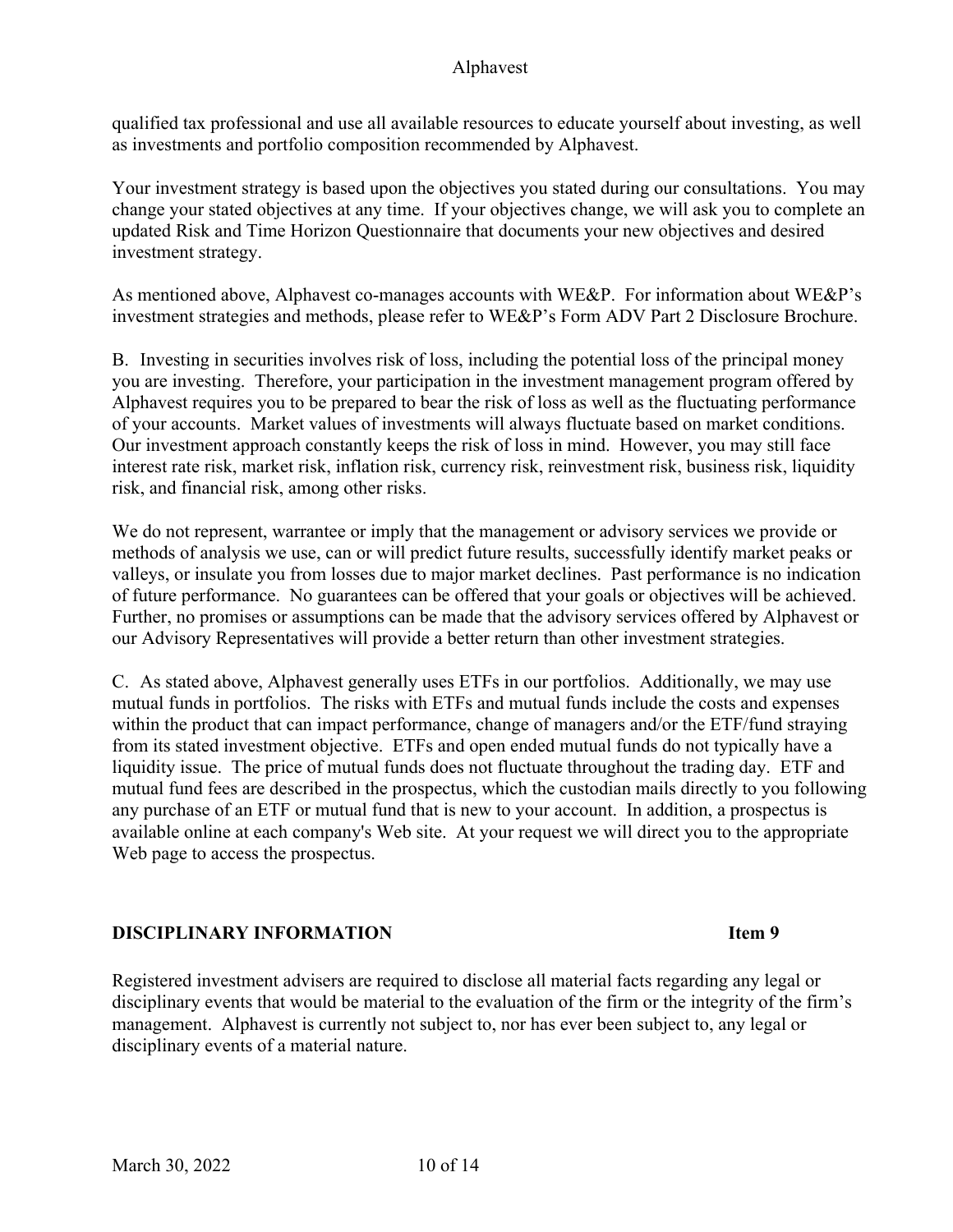### **OTHER FINANCIAL INDUSTRY ACTIVITIES and AFFILIATIONS Item 10**

Alphavest is a division of Red Triangle, LLC, an investment advisory firm which provides Financial Planning, Divorce Planning and Investment Management services.

Ms. Berenyi is an investment adviser representative of Wealth Enhancement & Preservation of GA, LLC, (d/b/a "Wealth Enhancement & Preservation") a separate firm with which Red Triangle Wealth Management, LLC merged in 2016.

Alphavest and its Advisory Representatives are not actively engaged in any other financial industry entity.

# **CODE of ETHICS, PARTICIPATION or INTEREST in CLIENT TRANSACTIONS and PERSONAL TRADING IDEAL AND SEXUAL TRADING IDEAL AND SEXUAL TRADING IDEAL AND SEXUAL TRADING**

#### **Code of Ethics**

Alphavest has adopted a Code of Ethics expressing the firm's commitment to ethical conduct. Alphavest's Code of Ethics describes the firm's fiduciary duties and responsibilities to clients, and details practices for reviewing the personal securities transactions of supervised persons with access to client information. The Code also requires compliance with applicable securities laws, addresses insider trading, and details possible disciplinary measures for violations. Alphavest will provide a complete copy of its Code of Ethics to any client upon request to the Chief Compliance Officer.

#### **Trading Conflicts of Interest**

Individuals associated with Alphavest are permitted to buy or sell securities for their personal accounts identical to or different than those recommended to clients. However, no person employed by Alphavest is allowed to favor his or her own interest over that of a client or make personal investment decisions based on the investment decisions of advisory clients.

In order to address potential conflicts of interest, Alphavest requires that associated persons with access to advisory recommendations provide annual securities holdings reports and quarterly transaction reports to the firm's Chief Compliance Officer. Alphavest also requires prior approval from the Chief Compliance Officer for investing in any IPOs or private placements (limited offerings).

# **BROKERAGE PRACTICES Item 12**

A. Alphavest requires that client funds be held by a qualified custodian, and the custodian is generally responsible for trading of client accounts. Folio Institutional (FolioFN) serves as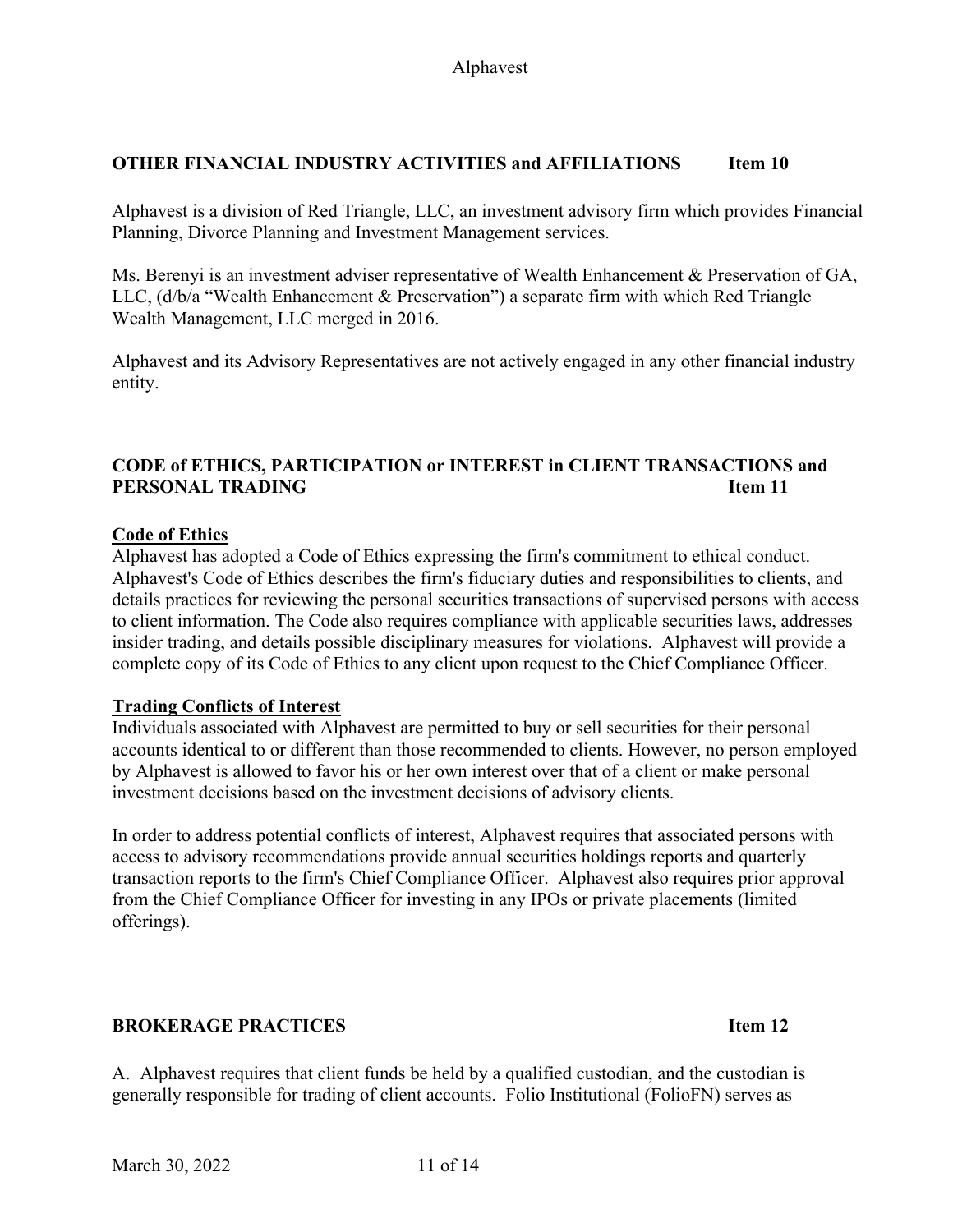Alphavest's primary custodian and provides Alphavest with access to its institutional trading and custody services for its clients. While FolioFN may charge commissions (ticket charges) for executing Alphavest transactions, Alphavest does not receive any part of these separate charges Alphavest is independently owned and operated, and is in no way affiliated with FolioFN.

When recommending a custodian or broker for our clients, we consider many different factors including quality of service, types of services offered, overall capability, execution quality, competitiveness of transaction costs, availability of investment research, reputation, financial resources, and stability, among other things. In determining the reasonableness of a broker's compensation, we consider the overall cost to you relative to the benefits you receive, both directly and indirectly, from the broker.

For Alphavest's clients' accounts maintained in their custody, FolioFN does not charge separately for custody but is compensated by account holders through commissions or other transaction-related fees or securities trades that are executed through the firm.

FolioFN may also make available to Alphavest other products and services that could benefit us, such as services that could help Alphavest in managing and administering client accounts. These products and services include software and other technology that provide access to client account data (i.e. trade confirmations and account statements); facilitate trade executions; provide research, pricing information, and other market data; facilitate in the payment of Alphavest's fees from its clients' accounts; and assist with back-office functions, record-keeping, and client reporting. Many of these services may be used to service all or a substantial number of our clients' accounts.

The availability of these services from FolioFN benefits us because we do not have to produce or purchase them. Of course, this may give us an incentive to recommend that you maintain your account with FolioFN based on our interests rather than yours, which would be a conflict of interest. We believe, however, that our selection of FolioFN as custodian and broker is in the best interests of our clients, and is primarily supported by the scope, quality, and price of their services which we evaluate on an ongoing basis.

B. Client orders executed by FolioFN may be aggregated to achieve best execution. Alphavest does not specifically request that trades be aggregated. Most trades are ETFs or mutual funds where trade aggregation does not provide any client benefit.

#### **REVIEW of ACCOUNTS Item 13**

A. Models will be reviewed continously and your individual account will generally be reviewed at least quarterly, with one annual phone review. It is imperative that you notify us promptly of any changes to your financial goals, objectives or financial situation as such changes may require further action. All reviews are conducted by Helen ("Cokie") Berenyi, Managing Member.

B. Alphavest will monitor for changes or shifts in the economy, changes to the management and structure of a mutual fund or company in which your assets are invested, and market shifts and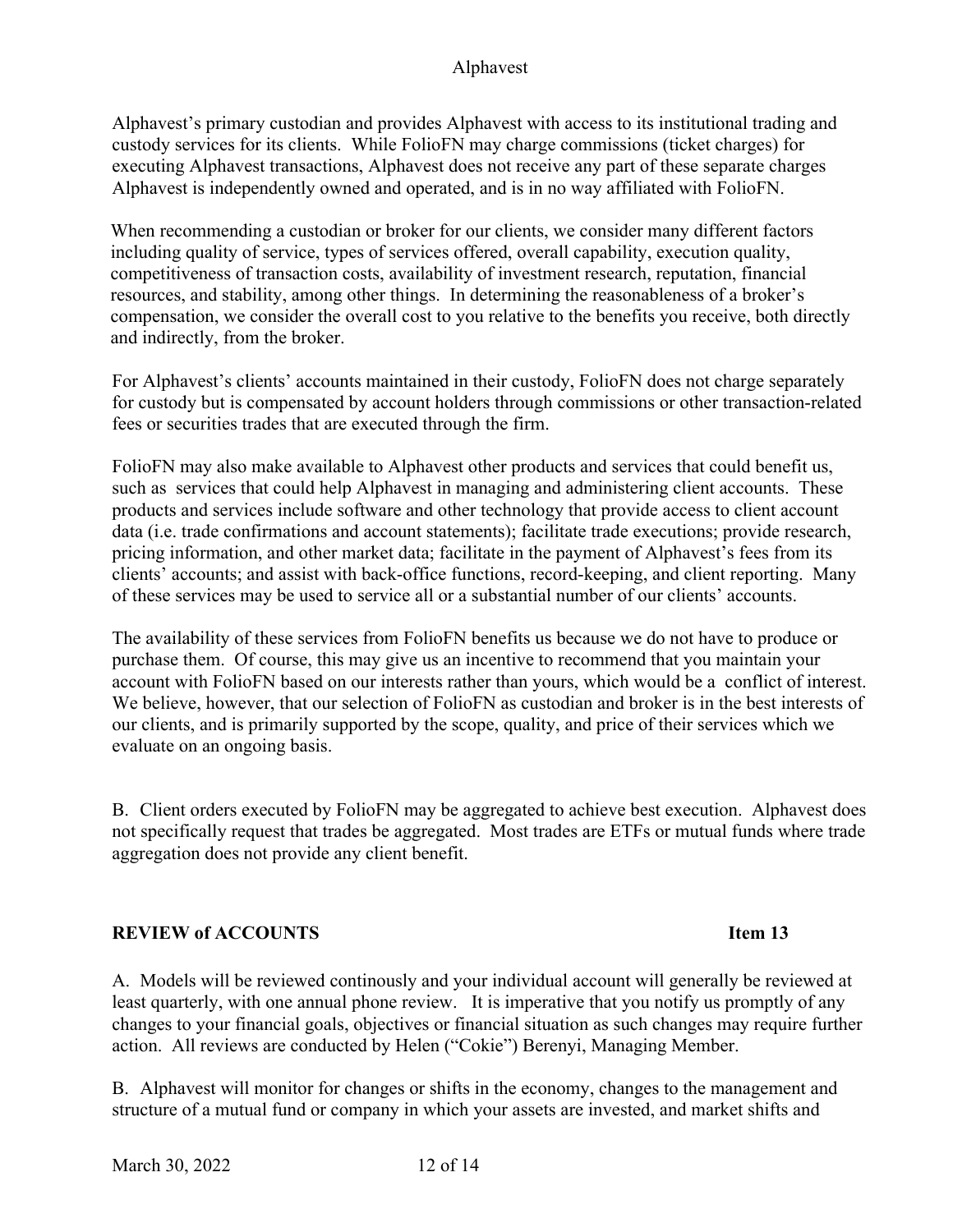corrections. Other conditions that may trigger a review are changes in tax laws, new investment information, and changes in your personal situation.

C. Investment management clients will be provided statements at least quarterly directly from the account custodian, and will also receive confirmations of transactions as they occur Clients may also receive quarterly performance and other reporting from Alphavest

# **CLIENT REFERRALS and OTHER COMPENSATION Item 14**

A. Alphavest may receive economic benefits from our custodians in the form of the support products and services that are made available to us and to other independent investment advisors. These products and services, how they benefit us, and the related conflicts of interest are described in Item 12 above. The availability to us of our custodian's products and services is not based on us giving particular investment advice, such as buying particular securities for our clients. More frequently, however, Alphavest purchases software and licenses at retail prices from third parties for software that allows us to receive accounting data, perform portfolio modeling, and research.

B. Alphavest does not directly or indirectly compensate any entity or person who is not a supervised person of our firm for referrals. Further, we do not receive compensation for referring business to other entities.

# **CUSTODY** Item 15

Alphavest does not hold client assets but instead require that they be held by a third party "qualified custodian." We may, however have limited control in some instances to trade on your behalf, to deduct our advisory fees from your account with your authorization, or to request disbursements on your behalf (although various types of written authorizations are required depending on the type of disbursements).

You will receive account statements directly from your custodian at least quarterly, which will be sent to the email or postal mailing address you provide. If you have given authorization for fees to be deducted from your account, the fee deduction will be included in the transaction detail for the quarter. We urge you to carefully review these custodial statements when you receive them and to compare them to reports you receive from us.

# **INVESTMENT DISCRETION Item 16**

You may elect to grant Alphavest authorization to manage your account on a discretionary basis. When granted authority to manage accounts, we customarily have the authority to determine which securities and the amounts that are bought or sold within your model selection. Any discretionary

#### March 30, 2022 13 of 14